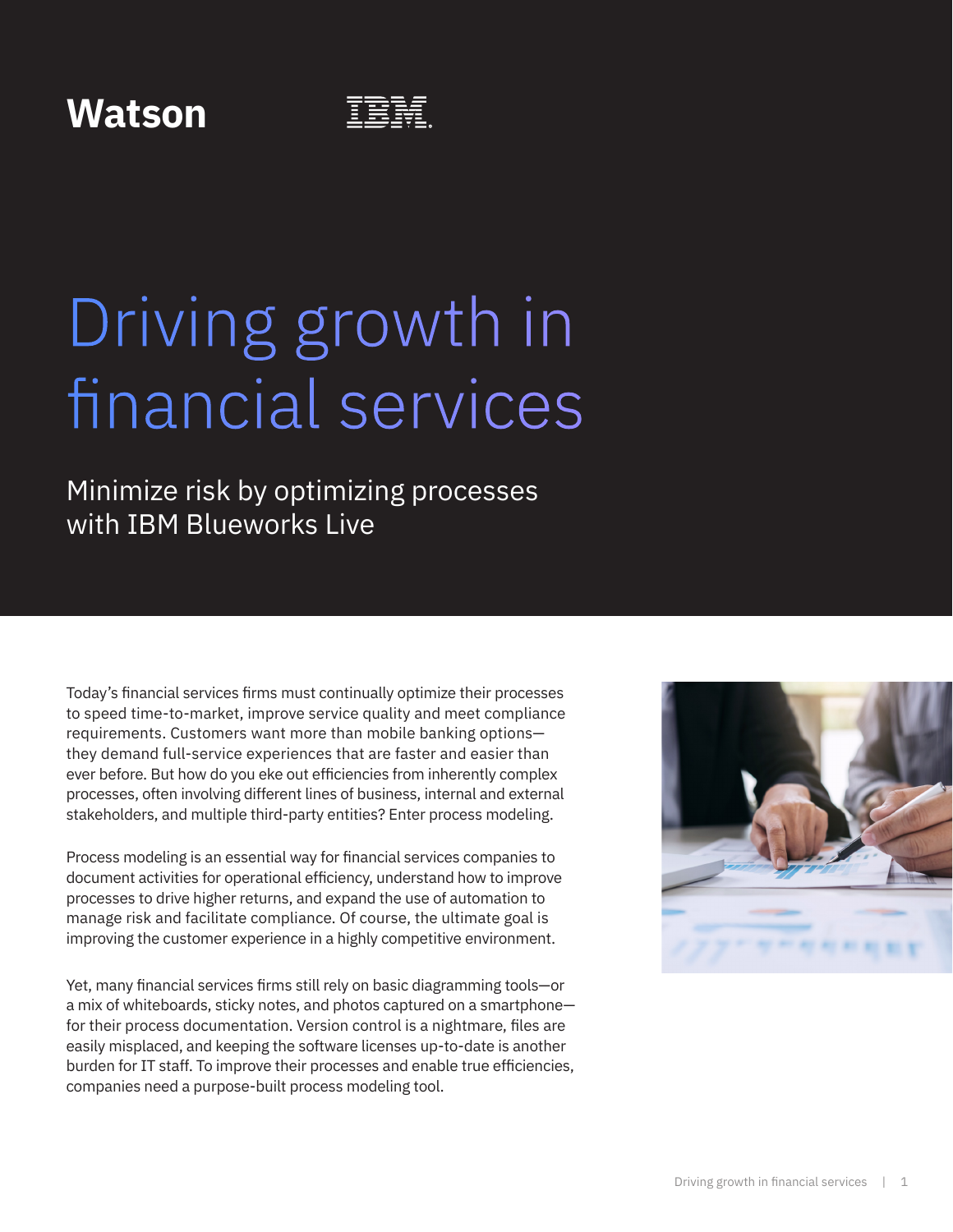## Revamping processes to build customer loyalty

IBM Blueworks Live is a cloud-based business process modeling tool that makes it easy to document, analyze and improve your business processes. Business analysts, risk and compliance managers, and other subject matter experts can work together using an intuitive web interface, identifying ways to make processes more efficient. And these diverse teams can collaborate from anywhere.

Unlike basic diagramming tools, Blueworks Live provides you with a dedicated, online space for building and improving business processes. Key features include:

**Quick-start templates** for driving greater efficiency and value across complex operations, while managing the risks associated with dynamic change

**Support for real-time collaboration** to allow team members in different locations to easily share ideas with a big-picture view ultimately improving customer service



**A centralized process repository** to provide a single source of truth for lowering transaction costs, updating processes and facilitating compliance

**Automatic process layout** for generating Business Process Model and Notation (BPMN) 2.0 models, streamlining operations for a competitive advantage



**Compatibility with automation tools** to improve the flow of data and collaboration between all internal and external parties to a transaction—helping boost efficiency and manage risk